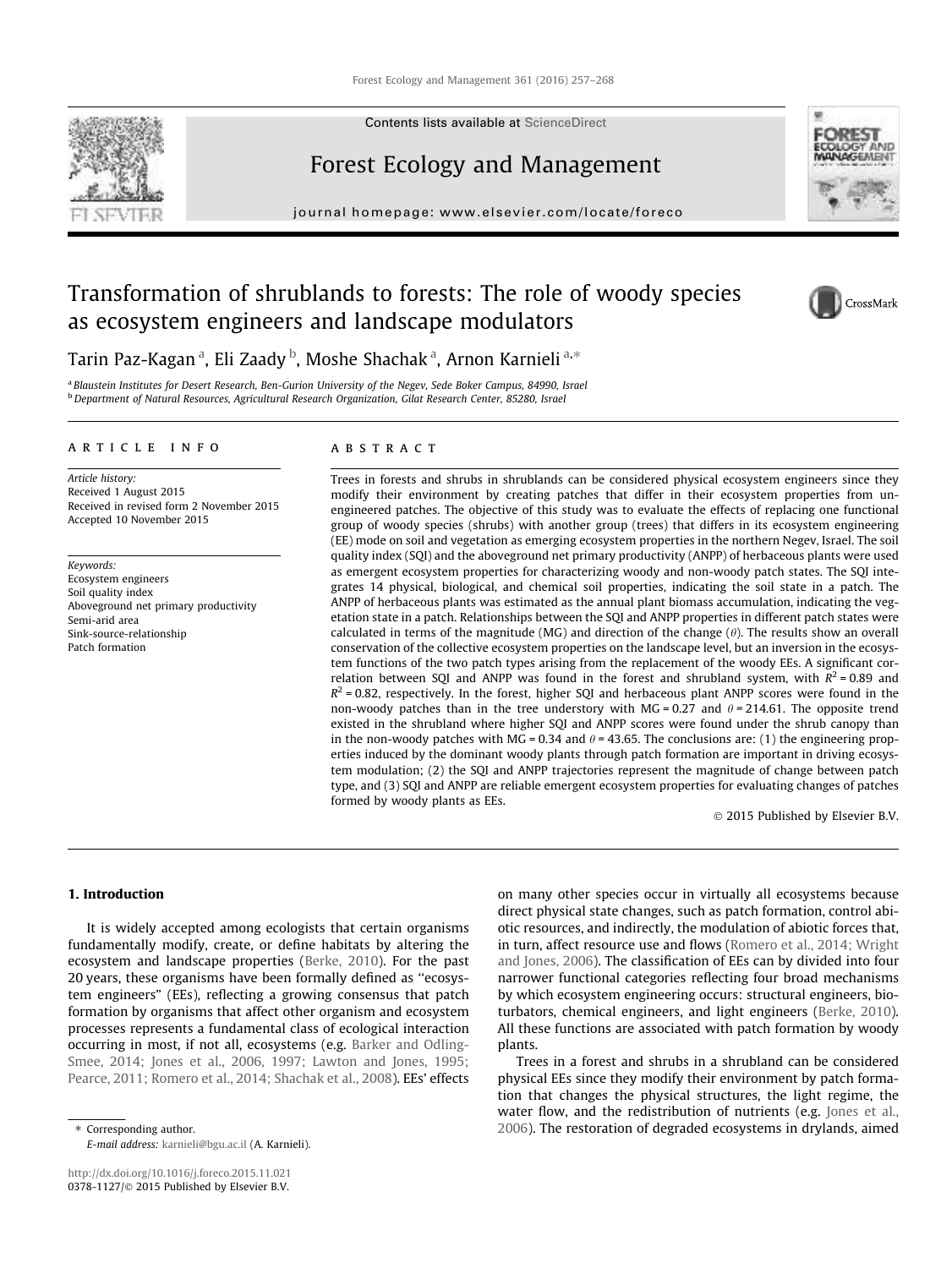at land transformation, has usually involved the introduction of woody plants (Yelenik et al., 2015). We propose that in this type of restoration by humans, landscape modulation is created by woody plants functioning as EEs. The integration of EEs as agents of restoration was already suggested by Byers et al. (2006) who constructed a framework for restoring drylands by using EEs as system-state modifiers. In their framework, in the restoration process, the abiotic environment can be greatly modified by EEs that drive the transition between the alternative ecosystem states of a degraded and a restored landscape (Byers et al., 2006; Wright et al., 2004). The restoration of degraded semi-arid areas through the reintroduction of woody species has become increasingly important worldwide as a technique to protect against soil erosion and loss (Castillo et al., 1997), to combat desertification, to increase the supply of natural resources (Guevarat et al., 2003), and to provide space for recreation (Amir and Rechtman, 2006).

Prior to restoration, the landscape in the arid and semi-arid areas consisted of two small-scale patch type mosaics, made of scattered shrub patches embedded in a matrix of biological soil crust patches (biocrust) (e.g. Shachak et al., 2008; Shachak and Pickett, 1997). Shrubs in arid and semi-arid areas function as landscape modulators through patch formation (James et al., 2013), by constructing below and aboveground structures (Berke, 2010) that create resource-enriched patches (e.g. Segoli et al., 2008; Shachak et al., 1998). The biocrust functions as a source of water, sediments, nutrients, and seeds that flow from the crust and are absorbed by the shrub patches that function as a sink for the above resources (Eldridge and Greene, 1994). This ''sink-source" functional relationship between the shrub and crust patches affects ecosystem processes, such as primary and secondary production, decomposition and nutrient cycling (Li et al., 2008), and can be attributed to the different modes of landscape modulation by the two EEs: biocrust organisms and shrubs. The spatial patterns of shrub patches in crusted areas, which are characterized by their size, shape, and spatial distribution (e.g. Noy-Meir, 1980), control several ecosystem and landscape processes: water infiltration into the soil and the number and size of water-enriched patches, nutrient cycling and the development of ''islands of fertility," organic matter flow across the landscape, productivity, biodiversity and biotic interactions.

We propose that the replacement of shrubs with trees will remodulate the landscape mosaic but will conserve a two-patch mosaic (Maestre and Cortina, 2004; Maestre et al., 2003). This is because trees construct more intensive canopy and root systems (a higher degree of structural engineering) than do the shrubs (Hernandez et al., 2015). Their higher leaf area index reduces surface radiation to a lower degree (light engineering) in comparison to shrubs and reduces the runoff generation and resource redistribution processes in the forest (Shachnovich et al., 2008). Trees in arid lands, in response to water limitation, form a spotted pattern (Martínez-García et al., 2013), thereby creating a two-phase mosaic landscape consisting of tree and non-woody open patches. In drylands, extensive land transformation occurs through replacing shrublands or grasslands with *Pinus halepensis* forests plantation (Bellot et al., 2004; Maestre and Cortina, 2004; Maestre et al., 2003). *P. halepensis* forests are constituted by one of the most important tree species in the Mediterranean region, one of the few that can thrive in semi-arid areas, covering more than 25,000 km<sup>2</sup> and dominating forest formations in semi-arid and dry sub-humid areas (Rotenberg and Yakir, 2010). Comparing the ecosystem properties of a two-phase mosaic in which shrubs are replaced with *P. halepensis* can enhance our understanding of the roles played by shrubs and trees in landscape modulation.

Changes in the ecosystem properties of landscape patches due to principal EE replacement can be assessed by two main indicators: the soil quality index (SQI) and herbaceous aboveground net primary productivity (ANPP) (Paz-Kagan et al., 2014). The first indicator represents an emergent structural property that incorporates physical, chemical and biological processes (e.g. Andrews et al., 2002). The second indicator is an emergent functional property of ecosystems that integrates many community and population processes (Krausmann et al., 2013). In a recent study, we showed that the trajectories of these two indicators, in a phase plane, signify ecosystem state change (Paz-Kagan et al., 2014) and, therefore, can depict changes in patch properties. The detection of the change is done by using trajectories that are characterized by both the magnitude and the directions of the change. Trajectory studies enable us to address and compare the ecosystem consequences of patch modification in relation to patch formation by EEs.

Scientific knowledge on both shrubland and *P. halepensis* forests and their replacement is extensive (e.g. Bellot et al., 2004; Maestre et al., 2004; Ruiz-Navarro et al., 2009). However, there is a need for studies that will evaluate the effects of replacement of shrubs with trees from an integrative perspective that links patch formation by woody plants, as a landscape modulator, with emergent ecosystem properties in the patch as a consequence of engineering. In the present paper, the response variables to patch formation, the SQI and the ANPP of herbaceous plants, were used as indicators of changes in patch properties. We hypothesize that the process of transforming shrubland into planted forest, by replacing the main woody engineer, will result in: (1) a reduction in SQ between patch type, since the trees will reengineer the soil (Ruiz-Navarro et al., 2009) and alter the resource-enriched patch formed by the shrub (Maestre et al., 2003, 2012); (2) a decrease in the ANPP of the herbaceous plants since the tree shading will suppress their growth (Maestre et al., 2004, 2003); and (3) a decrease in the contrast between the SQ and ANPP of the woody and open patches in the forest as compared to the shrubland due to more uniform redistribution processes of water and nutrients (Shachnovich et al., 2008); this result will exhibit a smaller magnitude of change. We assumed that the transition between the two alternative ecosystem states, shrubland and forest, could be quantified by the changes in the values of SQI and ANPP as a product of patch formation by shrubs and trees. This would support our comprehensive objective of elucidating the relationships between EEs' functional groups and patch formation. Specifically, the study aims at determining the long-term changes in ecosystem and landscape properties caused by replacing *Sarcopoterium spinosum* shrubs with *P. halepensis* trees using the SQI and the herbaceous plant ANPP as emergent ecosystem properties and there trajectories will induced modification of woody plants' patch formation.

# 2. Methods

#### *2.1. Study site*

The study area, named the Yatir Forest, is a long-term ecological research (LTER) site, located in the northern Negev Desert of Israel (35 $^{\circ}$ 03'E, 31 $^{\circ}$ 20'N, 650 m a.m.s.l.). Climatically, the site is situated in the transition belt between the semi-arid and the arid zones (Shachak and Groner, 2010). The research site receives a mean annual rainfall of 285 mm (Volcani et al., 2005). Precipitation occurs only during the wet season, from November to April. Average annual temperature is approximately 17  $\degree$ C, with average maximum and minimum temperatures of 32 and  $7^{\circ}$ C, respectively (Gelfand et al., 2009, 2012). The soil at the research site is shallow (20–40 cm) Aeolian origin loess with a silt–clay–loam texture (31% sand, 41% silt and 28% clay; density: 1.65  $\rm g$  cm<sup>3</sup>) overlying chalk and limestone bedrock (Raz-Yaseef et al., 2009). While the natural rocky hill slopes in the region are known to create flash floods, the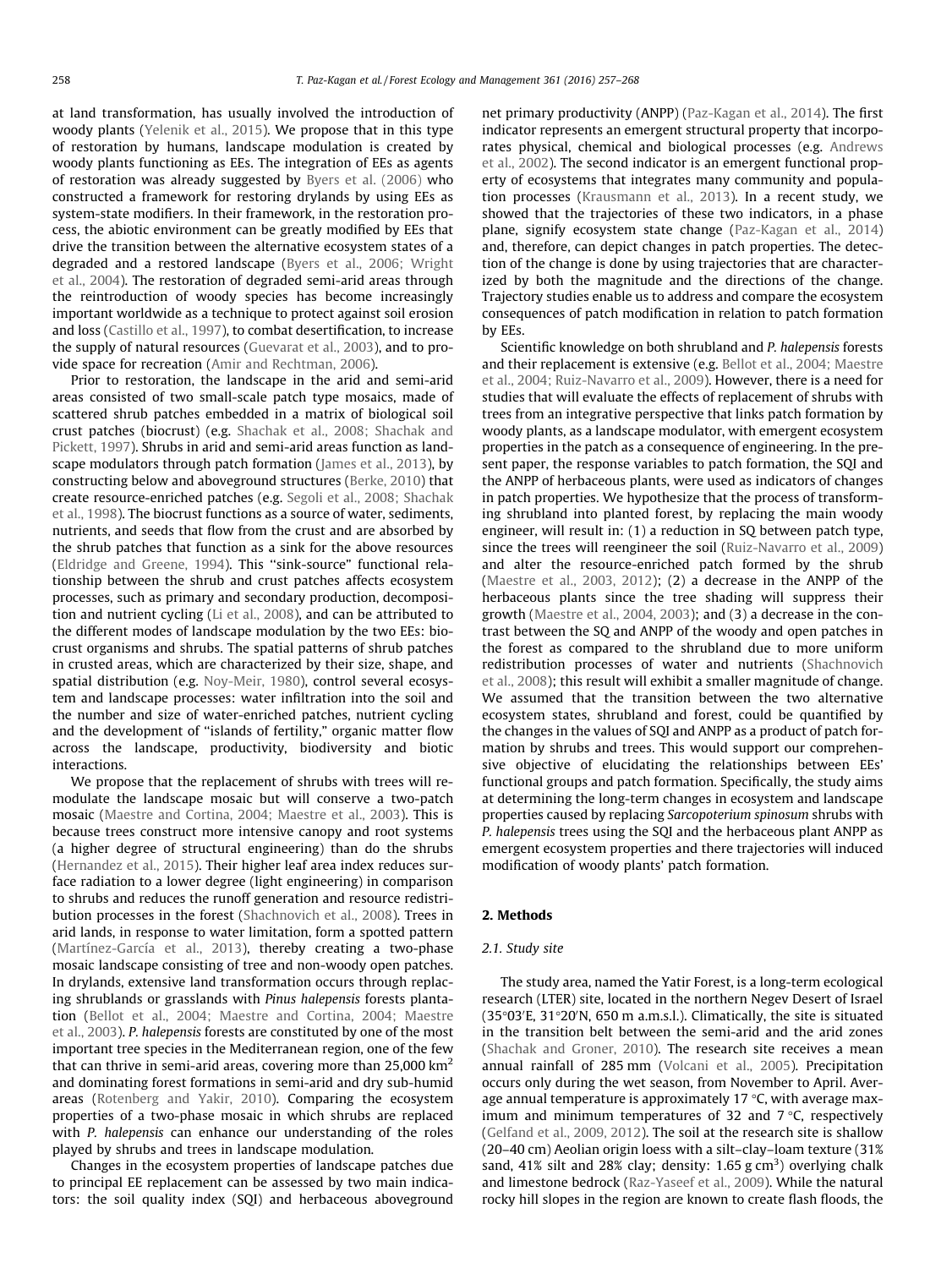forested plantation reduces runoff dramatically, to less than 5% of rainfall (Shachnovich et al., 2008). Groundwater is deep (>300 m), reducing the possibility of groundwater recharge due to negative hydraulic conductivity or of water uptake by trees from the groundwater (Shachnovich et al., 2008).

The forest (Fig. 1) is approximately 2800 ha, predominantly comprising *P. halepensis* planted mainly in the 1960s. This forest is the largest planted forest in the semi-arid northern Negev Desert (Volcani et al., 2005). The *P. halepensis* tree density is about 300 trees/ha, mean tree height is about 10 m, and mean leaf area index (LAI) is about 1.5. There is no distinct organic horizon other than an occasional thin 1-3 cm plant litter layer (Grunzweig et al., 2003). The surrounding native vegetation is a two-phase mosaic dominated by the shrub *S. spinosum* with a total vegetation height of 0.30–0.50 m, embedded in a biological soil crust matrix. The areas of the patches in the forest are about 2.5–5  $m<sup>2</sup>$  and in the shrubland about  $1.5-3$  m<sup>2</sup>. During the rainy season, herbaceous annuals and perennials are prominent in both patches (Sprintsin et al., 2009).

# *2.2. Experimental design and sampling*

The experiment was performed in the Yatir Forest system and the adjacent natural shrubland. Each system is a patchwork of woody vegetation and non-woody open patches (with bare soil in the dry season and herbaceous plant cover in the wet season). The two-phase mosaic of woody vegetation patches interspersed with open patches is typical of semi-arid and arid areas in which a paucity of resources or competition with herbaceous vegetation prevents woody patches from covering the entire landscape, and such mosaics are a fundamental feature of most resource-limited semi-arid areas (Segoli et al., 2008). Therefore, in this study, the sampling methodology proceeded according to the different patch mosaics in each system (Fig. 2). The sampling design included five replicates of 1  $m<sup>2</sup>$ , randomly selected in each patch type. The sampling included: (1) ten replicates in the forest: five in the forest understory and five in the forest open patches; and (2) ten replicates in the adjacent shrubland: five under the shrubs and five in the biocrust patches ( $n = 20$  replicates of 1-m<sup>2</sup> quadrates). The comparisons were made between plots established in a matrix of patches over the same soil taxonomy, depth and slope in both sites and with similar orientations in order to have environmental factors that were as similar as possible.

# *2.3. Soil sampling, testing, and analysis*

The measuring of the SQI included three main stages: (1) selecting the physical, biological, and chemical properties of the SQ; (2) using the transformation function to transform the SQ properties into a unitless score function; and (3) using the principal component analysis (PCA) to calculate the weight of the soil properties using an index (e.g. Idowu et al., 2008; Masto et al., 2008).

# *2.3.1. Sampling and testing of soil properties*

Soil samples were collected from a depth of 0–0.15 m in late August 2011, at the peak of the dry season. The sampling was conducted following a stratified random method based on an experimental design as mentioned above  $(n = 20$  replicates of  $1-m^2$ quadrates). In each replicate, four soil samples of 700 gr were collected, for a total of 80 soil samples. All dry soil samples were transferred to the laboratory and were stored unopened until analysis. The Cornell Soil Health Test (CSHT) protocols were adopted



Fig. 1. The study areas with the sampling design of the shrubland and planted forest. (A) Israel schematic map with the location of the Yatir Forest study site; (B) orthophoto with 1-m resolution of the study sites; and (C) general view of the Yatir Forest: *P. halepensis* forest and the shrubland.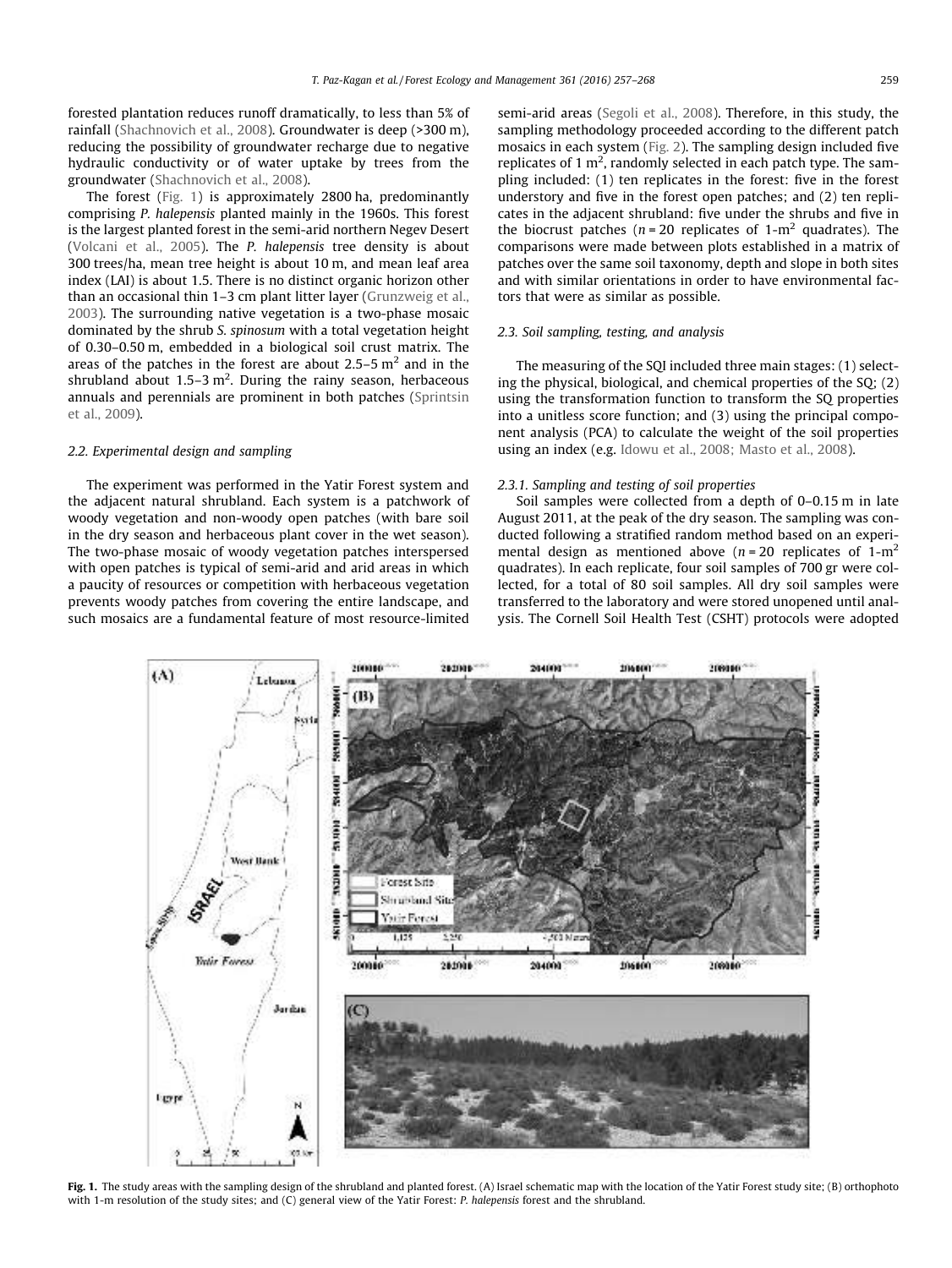

Fig. 2. (A) General view of the *P. halepensis* forest, demonstrating the tree understory patches and the open patches; (B) general view of the shrubland system showing the shrub patches and the biological soil crust patches; (C) sampling design of the forest system; and (D) sampling design of the shrubland system.

for analyzing 14 physical, biological, and chemical soil properties (Gugino et al., 2009). The physical properties included soil texture (fractions of clay, silt, and sand), aggregate stability (AGG), available water content (AWC), surface hardness (SH), and hydraulic conductivity (HC). The biological properties included soil organic matter (SOM), potential active carbon (PAC), and root health (RH). The chemical properties included pH, electric conductivity (EC), extractable phosphorus (P), extractable potassium (K), extractable ammonium (NH $_4^{\ast}$ ), and extractable nitrate (NO $_3^-$ ). All laboratory measurements were carried out with the CSHT's standards (Gugino et al., 2009). However, several modifications were introduced due to the specific management practices, the semi-arid climatic regions, and the available tools, including the following: (1) AGG was measured with an aggregate stability kit (Herrick, 2000); (2) AWC was measured by the soil moisture as water retention (Black, 1965); (3) NH<sup> $\pm$ </sup> and NO<sub>3</sub> were measured using potassium chloride extracts (Stevenson, 2005); and (4) HC was measured by a mini-disk infiltrometer in the field (Ankeny et al., 1991). The soil texture is a result of the composition of the three fractions of clay, silt, and sand. Since texture is not a quality variable that change dues to management, it was not included in the SQI (Karlen et al., 1997).

# *2.3.2. Soil quality index*

Evaluation of the SQ was carried out using the general approach of SQIs, involving scoring functions for each of the abovementioned soil properties (e.g. Andrews et al., 2004). The scoring functions were defined in a simple nonlinear polynomial framework. Each soil property was transformed through a scoring algorithm into a unitless score (0–1) representing the associated level of function in that system so that the scores could be combined to form a single value (e.g. Andrews et al., 2002; Karlen et al., 1997). The success and usefulness of this method depended mainly on setting the appropriate critical limits for individual soil properties. Each soil property value was recorded by the different algorithms (scoring functions) to transform it into a unitless score (*Si*), using the following equations (Kinoshita et al., 2012; Masto et al., 2008, 2007):

$$
Si_{mib} = \left(1 + e^{-(b(x-a))}\right)^{-1}
$$
 (1)

$$
Si_{lib} = (1 + e^{(b(x-a))})^{-1}
$$
 (2)

$$
Si_{op} = 1 \times e^{\left(\frac{(x-a)^2}{b}\right)} \tag{3}
$$

where *x* is the normally distributed soil property value, *a* is the baseline value of the soil property where the score equals 0.5 (inflection point) or the population mean, and *b* is the slope tangent of the baseline curve or  $2\sigma^{-2}$  of the population. Each scoring function (e.g. Idowu et al., 2009; Masto et al., 2008; Schindelbeck et al., 2008) has one the following general shape types: (1) more is better (*mib*): an upper asymptotic sigmoid curve (negative slope) that characterizes AGG, AWC, SOM, PAC, NH $_4$ , NO $_3$ , and K; (2) less is better (*lib*): a lower asymptote (positive slope) that characterizes RH and SH; and (3) optimum function (*op*): an optimum midpoint Gaussian function that characterizes pH, EC, P, and HC. All the soil property scores were integrated from the previous stage into a single additive index that quantified the SQI:

$$
SQL = \sum_{i=1}^{n} PWi \times Si \tag{4}
$$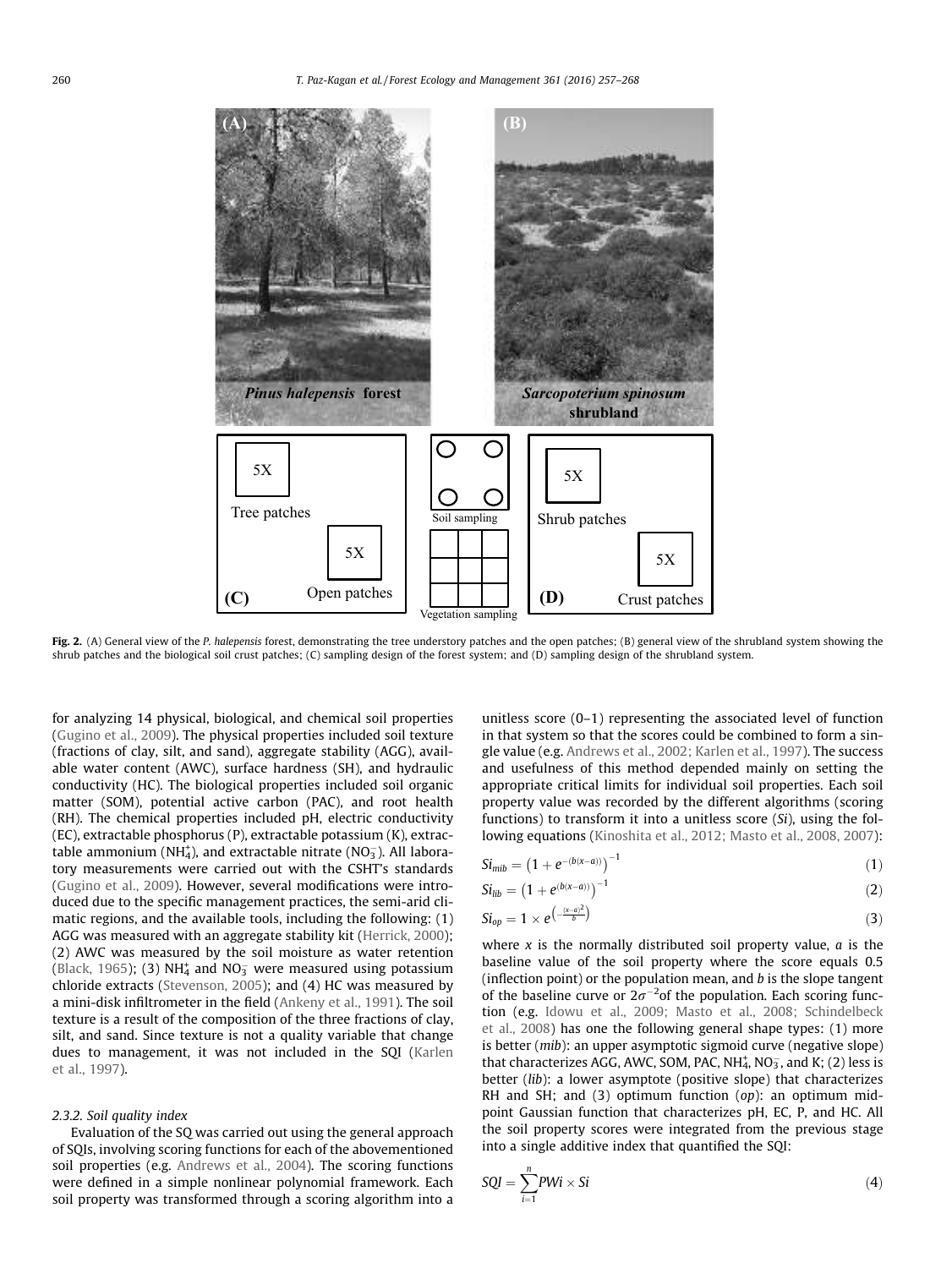where *PWi* is the PCA weighing factor. This value is considered to be an overall assessment of SQ, reflecting the management practice effects on soil function (Masto et al., 2008, 2007). To evaluate the index, the PCA statistical method was used. A PCA finds the combinations of the soil's transformed properties that describe major trends in the data. The index values ranged from 0 to 1 in which low values indicate poor soils, while high values indicate healthy soils (Gugino et al., 2009). Principal components (PCs) with eigenvalues higher than one that explained at least five percent of the variation of the data were examined (Andrews et al., 2002; Masto et al., 2008). Under a particular PC, only the variables with a high factor loading were retained for the SQI. High factor loading was defined as having an absolute value within 20 percent of the highest factor loading (Masto et al., 2008, 2007). When more than one variable was retained under a single PC, a multivariate correlation was employed to determine whether the variables could be considered redundant  $(R \ge 0.8)$  and, therefore, eliminated from the SOI. Highly loaded factors that were not correlated were each considered important and, thus, retained in the SQI. Among well-correlated variables, the variable with the highest factor loading (absolute value) was chosen for the SQI. Each PC explained a certain amount of variance (percent) in the total dataset, and this percentage provided the weight for the variables chosen under a given PC.

# *2.4. Aboveground net primary production*

The net primary production of herbaceous plants provides a comprehensive evaluation of the ecosystem state, including measures of changes in ecosystem state (e.g. Running and Coughl, 1988; TurHorst and Munguia, 2008). In the Negev, net primary herbaceous production can be determined by annual ANPP accumulation (Evenari et al., 1976). ANPP was estimated as the annual maximum plant biomass accumulation. Plant biomass was measured by quantifying the peak dry mass of plants per unit area in each patch type. Herbaceous biomass samples were collected twice during the peak of the growing season (April) in the years 2011 and 2012. The sampling was conducted using a stratified random method based on the experimental design. All the replicates were harvested in 0.33-m $^2$  sub-quadrates (nine repeated measurements for each quadrate); the total number of biomass samples was  $n = 180$  per year. The aboveground plant biomass was weighed, after a 48 h period of oven drying (75 °C). The ANPP values were calculated by the algorithm of the ''more is better" upper asymptotic sigmoid curve (Eq. (1)). The transformation of ANPP enabled us to evaluate the relations between SQI and ANPP in the different ecosystems according to the landscape patches in the same units.

## *2.5. Relation between SQI and ANPP*

To evaluate the magnitude of the ecosystem state according to the landscape patch mosaic, due to the modification of ecosystem engineers, we used a change detection technique based on the trajectories of the two biophysical indicators, i.e., the scores of SQI and ANPP. Each measurement of these indicators is represented by a point in a two-dimensional phase space. It produces two outputs: change magnitude and change direction. As illustrated in Fig. 3, the magnitude of the change  $(\Delta MG)$  is computed by the Euclidean distance of a vector between the indicators, the initial (reference) patch (*P1: open patches)* and the observation (target) patch (*P2: woody patches as ecosystem engineers*):

$$
\Delta MG = \sqrt{(SQL1_{p1} - ANDP1_{p1})^2 + (SQL2_{p2} - ANDP2_{p2})^2}
$$
 (5)



Fig. 3. Conceptual scheme based on the soil quality index (SQI) and aboveground net primary productivity (ANPP) as indicators for quantifying ecosystem state change due to the modulation of ecosystem engineers according to the landscape mosaic. Dashed arrows indicate specific possible directions and magnitudes of state change in the landscape mosaic. The length of the arrow indicates the magnitude of change ( $\Delta MG$ ), and the slope angle ( $\theta$ ) represents the relative changes between the soil quality and productivity. p1: open patch as the initial state; p2: woody vegetation as the ecosystem modulator as the observed state; threshold represents significant differences between the initial state and the observed state. The threshold between the no-change and change was determined as one standard deviation (1STD) from the mean.

A threshold, in terms of one standard deviation from the mean of the change, is defined for the magnitude values to distinguish between changed and unchanged trends. The direction of the change is computed by the angle  $(\theta)$  of the change vector (Eq.  $(6)$ ):

$$
\tan \theta = \frac{ANPP2_{p2} - ANDP1_{p1}}{SQL2_{p2} - SQL_{p1}}.\tag{6}
$$

Due to its two output products, change magnitude and direction, this procedure enabled us to quantify the different trajectories for the two systems (forest and shrubland) according to the landscape patch mosaics and their ecosystem states.

#### *2.6. Statistical analyses*

Analyses of variances for all variables were tested using: (1) a general linear model (GLM) analysis of random effect (nested analysis of variance (ANOVA)) (Zeger and Karim, 1991); and (2) a one-way ANOVA for the average of each replicate (*n* = 20), and the separation of means was subjected to a Tukey test for significant differences and a normality test. A Pearson correlation coefficient analysis was conducted to identify relationships between the measured soil properties. The statistical analysis was performed with STATISTICA Version 11, 2014 software. The SQI calculation was performed in the MATLAB Version 7, 2011 software with a PLS toolbox (EIGENVACTOR research) and using Microsoft Excel packages. The SQ properties, SQIs, and primary productivity were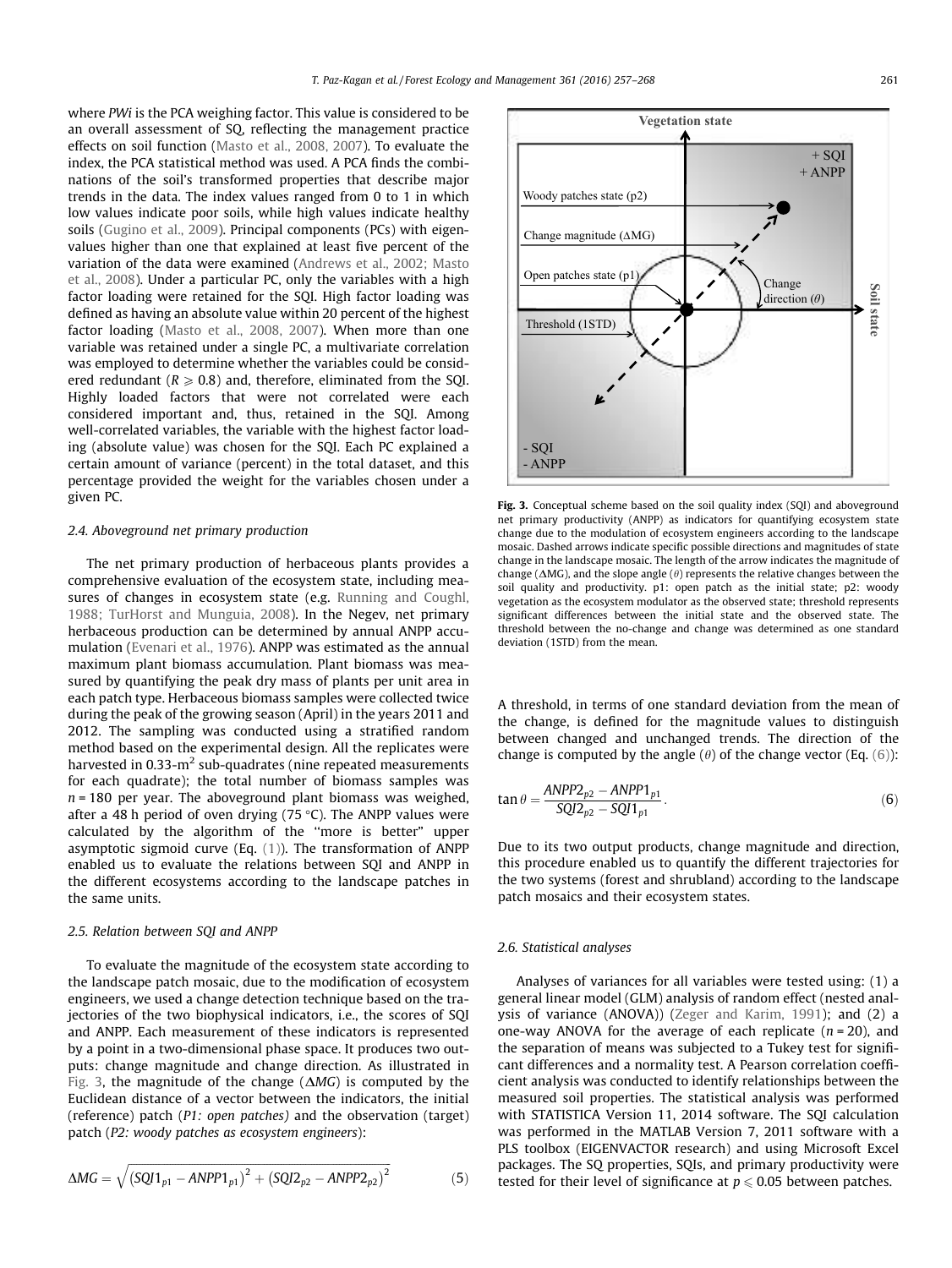# 3. Results

# *3.1. Soil quality*

The results of the SQ properties from the forest and the adjacent shrubland systems are shown in Table 1. The AGG, SOM, and PAC values were found to be significantly higher in the forest system than in the shrubland. The soil in the forest had a higher clay content, which indicates a higher ability to retain nutrients (higher cation exchange capacity) and to bind organic matter (Idowu et al., 2008), than in the biocrust areas of the shrubland. The results of the SQ properties under the canopy in both systems (forest and shrubland) exhibited significant increases in AGG, SOM, EC, and K.

Table 2 presents the Pearson correlation coefficients for the measured soil properties, with moderate and high correlations  $(R \geq 0.5)$  marked in bold. The soil physical, biological, and chemical properties interact among themselves. The AGG and SOM show high Pearson correlations (*R* = 0.89), as do AGG and EC (*R* = 0.79). A high negative correlation was found between SH and HC (*R* = -0.74; *p* < 0.01).

# *3.1.1. Soil property transformations*

The radar diagrams in Fig. 4 are plots of the soil (selected) property transformation ratings of the soil functions by nonlinear scores of the different soil properties in the forest and shrubland systems (normalized 0–1) according to the landscape patch mosaic of the woody and open patches in the two systems. Lines crossing the axes represent the different soil patches. The lines lying at the periphery of the web have better SQ with reference to the particular function or soil property (axis), and lines toward the origin have low SQ. Fig. 4A shows the changes in all soil properties according to the landscape patch mosaic in the shrubland system, while Fig. 4B displays the results for the forest. The results show that in the shrubland, most of the biological, chemical, and physical properties are improved in the shrub patches. In the forest system, the tree canopy mainly reduced the chemical soil properties. The biological component did not change in either patch type in the forest system.

# *3.1.2. Soil quality indices*

The indices were developed from the results of the transformed scoring soil properties for the forest and shrubland systems. Only the significant differences in the soil properties between patch types were included in the PCAs. In the two systems, the RH did not show significant differences between patches; therefore, it wasn't included in the PCA (Table 1). The first three PCs that had eigenvalues >1 were included in the PCA (cumulative variance 85.39%) (Table 3). The highly weighted variables under PC-1 were: AWC, SH, pH, EC, NH $_4^*$ , NO $_3^*$ , P, and K. The transformed data in PC-1 were not correlated among themselves and were all included in the PCA. Aggregation, SOM, and PAC had the highest weighted variables under PC-2. As AGG had a high correlation with SOM  $(R = 0.89)$  under PC-2, it was not included in the SQI. The weight for AGG was determined to be factor loadings (Table 2). Hydraulic conductivity had the highest weighted variables under PC-3. Weights for selected variables were determined by the percentage of variation in the dataset explained by the first three PCs.

The SQ was calculated using a weighing factor for each scoring variable according to Eq. (4). The SQI results from the forest and the shrubland systems are presented in Fig. 5. In the *P. halepensis* forest, there was an improvement in the SQ in the forest open patches (score of 0.67) and a reduction in the tree understory (score of 0.62); however, the changes were not significant. In the shrubland, opposite trends were observed with significant improvement in the SQI occurring in the shrub patches (score of 0.76) and the reduction occurring in the open crust patches (score of 0.58) (Fig. 5). The changes in SQ were significant according to the landscape patch mosaic  $(F_{(3,76)} = 10.98; p < 0.01)$ ; significant differences were found at the patch scale between the forest and the shrubland and between the different patches in the shrubland.

# *3.2. Aboveground net primary productivity*

The results of the ANPP of herbaceous plants (Fig. 6) in the forest and shrubland systems showed significant differences  $(F_{(3,177)} = 9.92$ ;  $p < 0.05$ ) between the patch types in the years 2010 and 2011. Significantly higher ANPP of herbaceous plants was found in the forest open patches in both years in comparison to the tree understory in the forest system (average of 81.3 and 139.5 mg/m<sup>2</sup>). In the adjacent shrubland, the opposite trend was found; significantly higher ANPP was found under the shrubs in both years in comparison to the biocrust area (average of 133.6 and 96.5 mg/m<sup>2</sup>). The effect of the woody vegetation on the ANPP shows a different trend. In the shrubland, the shrub patches had positive effects on the under-growing vegetation, while in the *P. halepensis* forest; the trees had a negative effect.

# *3.3. Correlation between SQI and ANPP*

The scatterplot of the SQI and ANPP scores of both systems are shown in Fig. 7. The results indicate a positive correlation between SQI and ANPP in the forest system, with  $R^2$  = 0.89;  $p \le 0.01$ , and in the shrubland, with  $R^2$  = 0.82;  $p \le 0.01$ . Additionally, we calculated the magnitude and the direction of the change (Fig. 7). In this study, different effects caused by the EEs in the woody patches were found. In the forest system, the magnitude of the change vector analysis (CVA) showed a magnitude of MG = 0.27 and an angle of  $\theta$  = 214.61°. This represents the reduction in the SQI and ANPP indicators caused by the ecosystem engineers in the woody patches. On the other hand, in the shrubland, the magnitude was MG = 0.34 with an angle  $\theta$  = 43.65°. This represents the improvement in the SQI and ANPP indicators caused by the shrub woody patches as an ecosystem engineer. The magnitude of the CVA from the open patch in the shrubland to the open patches in the forest was 0.17 with an angle of  $\theta$  = 61.45°.

# 4. Discussion

In this study, we evaluated land transformation from shrubland to forest using an EE paradigm (Berke, 2010; Byers et al., 2006). In essence, we viewed land transformation, from shrubland to forest, as a replacement of woody EEs that modulate the landscape by forming patches exhibiting different ecosystem properties. The creation of different patch type properties, as shown by the SQI and ANPP values resulting from woody species replacement, indicates engineering. If only the physical variables determine patch properties, without engineering, we would expect that the SQI values, for example, would be generally similar in all patch types. This is because the soil in the study site is loess whose sources are desert dust depositions that are poorly developed (Tsoar and Pye, 1987). If patchiness cannot be explained as driven by the physical substrate, the alternative explanation is modulation of the substrate by the biota, i.e., engineering (Romero et al., 2014; Sanders et al., 2014). This implies that our results emerge from different modes of engineering between the shrubs and the trees as patch-forming agents. The results of the different SQI and ANPP values in the shrub and tree patches raise the questions: (1) how do different modes of landscape modulation by woody species as EEs create different patch properties in terms of ecosystem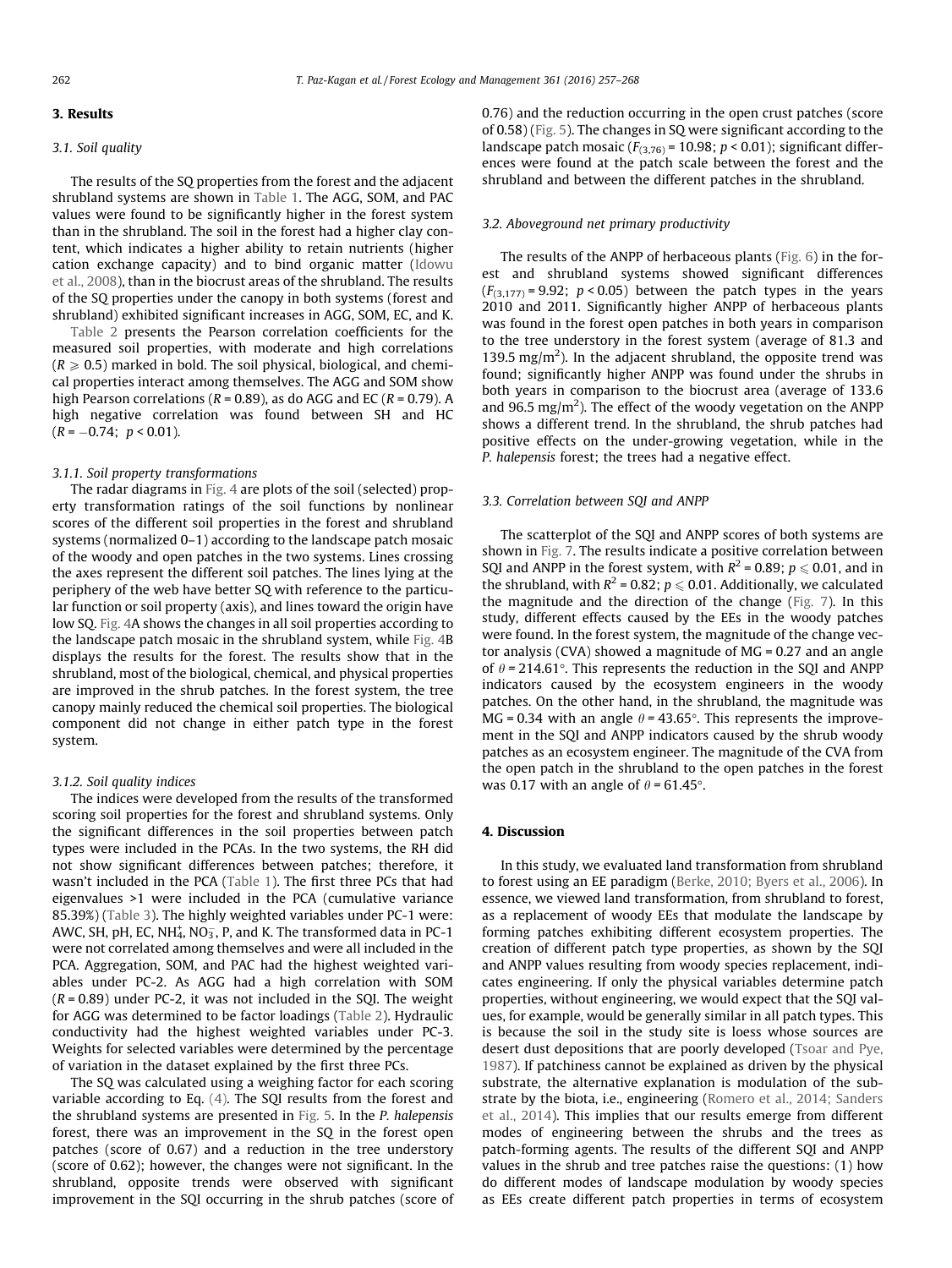|          | include average value, standard deviation, and significant differences between patch types (small superscript letters). Values with different letters are significantly different (p <0.05). |                       |                                                                                                              |       |                                                             |                                |       |                                                                                                                                                                                                                                                              |            |       |       |                                   |                                |                                                        |      |
|----------|----------------------------------------------------------------------------------------------------------------------------------------------------------------------------------------------|-----------------------|--------------------------------------------------------------------------------------------------------------|-------|-------------------------------------------------------------|--------------------------------|-------|--------------------------------------------------------------------------------------------------------------------------------------------------------------------------------------------------------------------------------------------------------------|------------|-------|-------|-----------------------------------|--------------------------------|--------------------------------------------------------|------|
| Sand (%) |                                                                                                                                                                                              | $Silt (%)$ $Clay (%)$ | AGG $(1-6)$ AVVC $(m/m)$                                                                                     |       | SH (psi)                                                    | $HC(mm/h)$ SOM (%) $PAC(mg/l)$ |       |                                                                                                                                                                                                                                                              | FEIC-91 Hz |       |       | $EC (µS/cm)$ $N (NH4)$<br>(mg/kg) | N(NO <sub>3</sub> )<br>(mg/kg) | $P(mg/kg)$ $K(mg/l)$                                   |      |
|          |                                                                                                                                                                                              |                       | Forest understory $35.82 \pm 4.15^b$ $43.78 \pm 1.92^b$ $20.4 \pm 3.58^a$ $3.92 \pm 0.1^a$ $1.65 \pm 0.22^a$ |       |                                                             |                                |       | $300.8 \pm 4.17^c \quad 0.136 \pm 0.07^{ab} \quad 11.18 \pm 1.181^a \quad 821.06 \pm 2.5.68^a \quad 2.43 \pm 0.53^a \quad 7.82 \pm 0.19^a \quad 0.86 \pm 0.12^a \quad 12.02 \pm 1.87^a \quad 14.71 \pm 11.08^a \quad 6.09 \pm 0.73^b \quad 10.65 \pm 1.18^a$ |            |       |       |                                   |                                |                                                        |      |
|          |                                                                                                                                                                                              |                       | $41.02 \pm 2.22^a$ $41.58 \pm 2.92^b$ $17.4 \pm 1.95^a$ $3.2 \pm 0.12^b$ $0.99 \pm 0.13^b$                   |       | $286.13 \pm 8.79$ <sup>d</sup> $0.14 \pm 0.06$ <sup>a</sup> |                                |       | $8.38 \pm 1.16^{\circ} \quad 750 \pm 26.81^{\circ} \quad 3.06 \pm 0.24^{\circ} \quad 7.68 \pm 0.04^{\circ} \quad 0.63 \pm 0.02^{\circ} \quad 12.88 \pm 3.4^{\circ} \quad 10.39 \pm 1.74^{\circ} \quad 8.23 \pm 1.09^{\circ} \quad 7.62 \pm 0.55^{\circ}$     |            |       |       |                                   |                                |                                                        |      |
|          |                                                                                                                                                                                              |                       |                                                                                                              |       |                                                             |                                |       | Shrubland under 33.42±1.224 <sup>b</sup> 49.38±1.09° 17.2±1.923° 2.43±0.39° 11.71115° 316.15±5.83° 0.107±0.049ª 6.8244±71.82 1.56±0.91° 1.3±0.04° 0.82±0.15° 18.61±5.05° 9.42±3.54°                                                                          |            |       |       |                                   |                                | $9.51 \pm 0.75$ <sup>a</sup> 11.31 ± 2.32 <sup>a</sup> |      |
|          | Shrubland open $35.42 \pm 2.65^b$ $49.58 \pm 1.23^a$ $15 \pm 2.6^b$                                                                                                                          |                       | $1.18 \pm 0.06^{d}$ 0.91 $\pm 0.18^{d}$                                                                      |       |                                                             |                                |       | $336.15 \pm 6.73^a \quad 0.094 \pm 0.04^b \quad 4.24 \pm 0.4^d \quad 339.61 \pm 102.7^c \quad 2.67 \pm 0.67^a \quad 7.41 \pm 0.081^b \quad 0.37 \pm 0.05^c \quad 6.97 \pm 1.14^b \quad 3.79 \pm 0.64^b \quad 6.88 \pm 0.73^{ab} \quad 5.76 \pm 1.13^b$       |            |       |       |                                   |                                |                                                        |      |
|          | 50.05                                                                                                                                                                                        | 50.01                 | 50.01                                                                                                        | 50.07 |                                                             | ة<br>9                         | <0.01 | 50.05                                                                                                                                                                                                                                                        |            | 50.05 | 50.01 | 50.01                             | $-0.01$                        | 50.05                                                  | ۲0 p |
|          |                                                                                                                                                                                              |                       |                                                                                                              |       |                                                             |                                |       | AGG: aggregation; AWC: available water content; SH: surface hardness (penetration); HC: hydraulic conductivity (infiltration); SOM: soil organic matter; PAC: potential active carbon; RH: root health; EC: electrical conduct                               |            |       |       |                                   |                                |                                                        |      |
|          |                                                                                                                                                                                              |                       |                                                                                                              |       |                                                             |                                |       |                                                                                                                                                                                                                                                              |            |       |       |                                   |                                |                                                        |      |

Soil quality properties for the afforested and shrubbland open patches. Systems according to the following patches: forest understory, forest understory, forest and shrubland under the shrubland open patches. Skrubland ope

Table 1

NH + 4: ammonium; NO ما : nitrate; K: potassium; P: phosphorus; NS: no significant differences.

*T. Paz-Kagan et al. / Forest Ecology and Management 361 (2016) 257–268* 263

properties?; and (2) how do patch properties induced by woody species affect landscape functions?

To address the above questions, we: (1) discuss the mechanisms that shrubs and trees use as patch-formation agents; (2) compare the ecosystem properties of patches modulated by shrubs and trees; and (3) discuss the relationships between the shrub- and tree-modulated patches and the open patches that together determine the landscape mosaic.

# *4.1. Mechanisms of biotic patch formation*

We propose that the end products of landscape modulation by woody species are the result of several properties: (1) the mechanisms used by the EEs for patch formation, (2) the ecosystem properties of the modulated patch, and (3) the interactions of the modulated patch with other patches in the landscape mosaic. Our results show that the replacement of shrubs with trees was accompanied by an inversion in the ecosystem functions of open and under-canopy patches. The differences in the SQI and ANPP scores and trajectories (Fig. 7), which represent changes in the essential collective emergent ecosystem properties, occurred on the patch level, which indicates the strong effect of EE replacement on patch properties. We attribute the inversion of patch ecosystem functions to the mechanisms of patch formation by shrubs and trees. Berke (2010) suggested four broad mechanisms by which EEs modulate their environment: (1) structural engineers that create durable structural features in their surroundings; (2) bio-turbator engineers that disturb and mix materials in their surroundings usually by burrowing and excavation; (3) chemical engineers that modify the chemistry of the modulated site, either by moving or depositing materials; and (4) light engineers that alter the local patterns of light transmission, changing the intensity of light in nearby locations by casting shade or causing light scattering. We discuss patch formation by shrubs and trees and their effects on emergent ecosystem properties in terms of Berke (2010) classification. We suggest adding to this classification a new class of hydro-engineers that modulate the pattern and intensity of the water flow between woody and open patches (Shachnovich et al., 2008). Water flow between woody and open patches effect redistribution processes and there engineering mode.

Shrubs in arid ecosystems are landscape modulators that form distinct patches that are structured by a network of mechanisms that include structural, hydrological, light and chemical engineering (Shachak et al., 2008). As structural engineers, the shrubs construct below and aboveground structures and create resourceenriched patches. In the case of the shrub, the aboveground patch structure controls the hydro-engineering function that redistributes the rainfall water by intercepting runoff, reducing its energy and transforming surface runoff into soil moisture (Segoli et al., 2008, 2012). The hydro-engineering is followed by chemical engineering resulting from the deposition of mineral and organic materials carried by the runoff water (Eldridge et al., 2002). The web of aboveground engineering drives a chain of belowground physical, chemical, and biological processes affecting all components of SQ (Figs. 4 and 5).

We explain the trees' reorganization in patch structure through their function as structural, hydrological, chemical and light engineers. Trees are characterized by having a more intensive canopy structure than shrubs, which increases their light engineering strength and modifies their mode of hydro-engineering. The high aboveground biomass and the architecture of trees reduce the energy of the rain drops (Raz-Yaseef et al., 2009; Yaseef et al., 2010) and surface runoff production (Yaseef et al., 2010), thus preventing water leakage from the system (Schindelbeck et al., 2008). Other studies have also explained the reduction in the ANPP of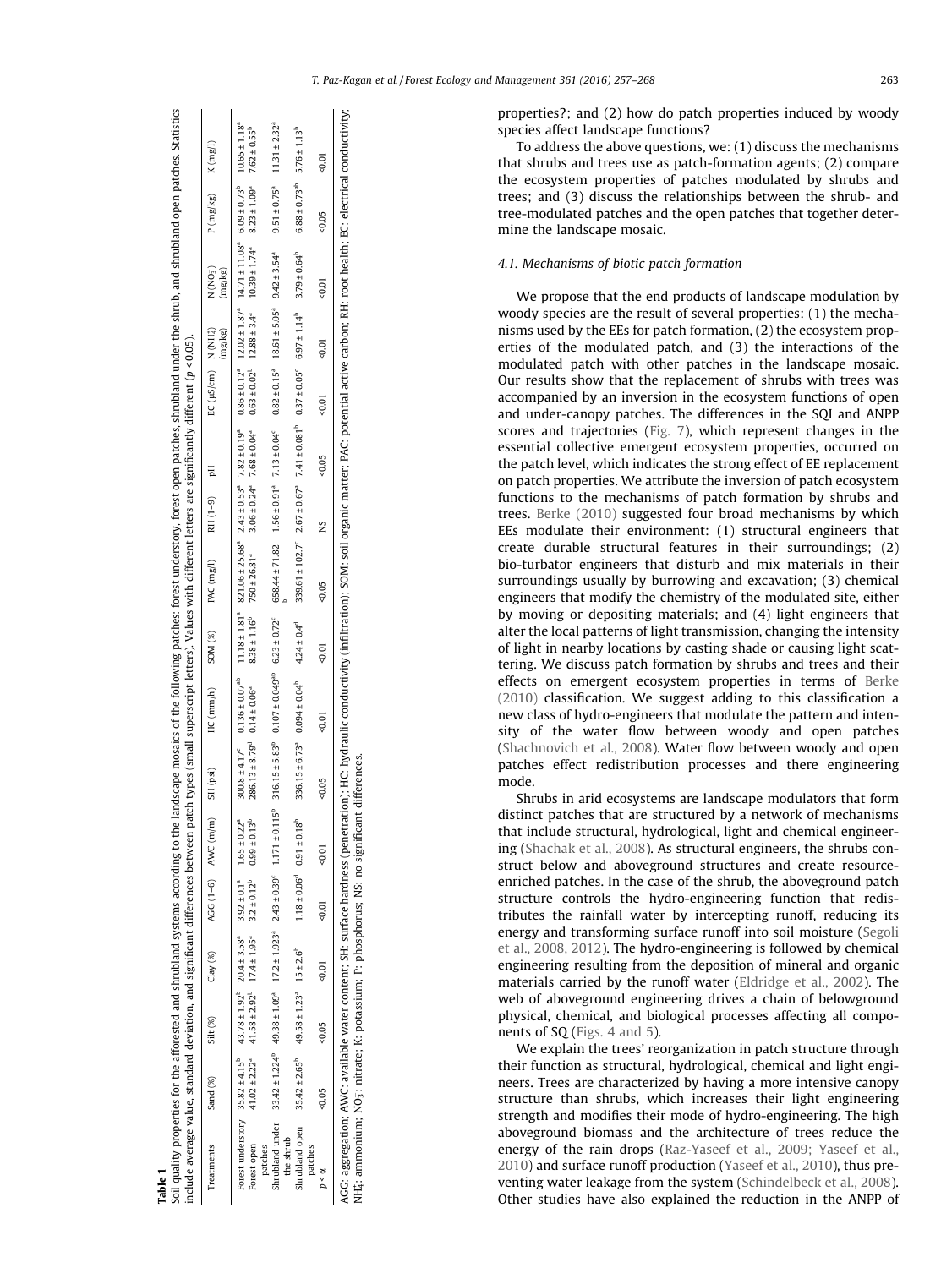#### Table 2

Pearson correlation coefficients for the measured soil quality properties in the desertified shrubland and the forest. Bold numbers indicate significant differences with  $R \ge 0.5$  and  $p \leqslant 0.05$  (\*) and highly significant differences with  $R \geqslant 0.8$  and  $p \leqslant 0.01$  (\*\*).

| Soil quality properties | Sand<br>(%) | Silt<br>$(\%)$ | Clay<br>$(\%)$ | AGG<br>$(1-6)$ | AWC<br>(m/m) | HC<br>(mm/h) | <b>SH</b><br>(psi) | SOM<br>$(\%)$  | PAC<br>(mg/l) | EC<br>$(\mu S/cm)$ | pH      | N(NH <sub>4</sub> )<br>(mg/kg) | $N(NO_3^-)$<br>(mg/kg) | P<br>(mg/kg) | K<br>(mg/l) |
|-------------------------|-------------|----------------|----------------|----------------|--------------|--------------|--------------------|----------------|---------------|--------------------|---------|--------------------------------|------------------------|--------------|-------------|
| Sand $(\%)$             | 1.00        |                |                |                |              |              |                    |                |               |                    |         |                                |                        |              |             |
| $Silt$ (%)              | $-0.66*$    | 1.00           |                |                |              |              |                    |                |               |                    |         |                                |                        |              |             |
| Clay $(\%)$             | $-0.46$     | $-0.36$        | 1.00           |                |              |              |                    |                |               |                    |         |                                |                        |              |             |
| AGG $(1-6)$             | 0.17        | $-0.65*$       | $0.56*$        | 1.00           |              |              |                    |                |               |                    |         |                                |                        |              |             |
| AWC(m/m)                | $-0.28$     | 0.00           | 0.35           | 0.28           | 1.00         |              |                    |                |               |                    |         |                                |                        |              |             |
| HC (mm/h)               | $-0.18$     | $-0.14$        | 0.39           | 0.30           | 0.38         | 1.00         |                    |                |               |                    |         |                                |                        |              |             |
| SH (psi)                | $-0.09$     | 0.37           | $-0.32$        | $-0.48$        | 0.02         | $-0.74*$     | 1.00               |                |               |                    |         |                                |                        |              |             |
| SOM(%)                  | 0.01        | $-0.62*$       | $0.72*$        | $0.89**$       | 0.45         | 0.31         | $-0.44$            | 1.00           |               |                    |         |                                |                        |              |             |
| PAC $(mg/l)$            | 0.23        | $-0.49$        | 0.30           | $0.71*$        | 0.02         | 0.22         | $-0.21$            | $0.53*$        | 1.00          |                    |         |                                |                        |              |             |
| $EC$ (dS/m)             | $-0.07$     | $-0.36$        | $0.51*$        | $0.79***$      | 0.19         | 0.22         | $-0.31$            | $0.74^*$       | $0.69*$       | 1.00               |         |                                |                        |              |             |
| рH                      | 0.29        | $-0.69*$       | 0.46           | $0.59*$        | 0.45         | 0.26         | $-0.48$            | $0.69^{\circ}$ | 0.17          | 0.28               | 1.00    |                                |                        |              |             |
| $N(NH4+) (mg/kg)$       | 0.07        | $-0.42$        | 0.42           | 0.49           | $-0.25$      | $-0.06$      | $-0.06$            | 0.38           | $0.56*$       | 0.43               | 0.09    | 1.00                           |                        |              |             |
| $N(NO_3^-)(mg/kg)$      | $0.56*$     | $-0.64*$       | 0.07           | $0.60*$        | 0.04         | $-0.10$      | $-0.12$            | 0.37           | $0.53*$       | 0.42               | 0.37    | $0.58*$                        | 1.00                   |              |             |
| P(mg/kg)                | 0.34        | $-0.29$        | $-0.08$        | $-0.02$        | $-0.25$      | $-0.27$      | 0.21               | $-0.17$        | 0.14          | $-0.16$            | $-0.06$ | 0.45                           | $0.58*$                | 1.00         |             |
| K(mg/l)                 | $-0.07$     | $-0.11$        | 0.22           | 0.48           | $-0.08$      | $-0.10$      | $-0.25$            | 0.44           | 0.37          | $0.69*$            | 0.14    | 0.21                           | 0.23                   | $-0.18$      | 1.00        |

AGG: aggregation; AWC: available water content; HC: hydraulic conductivity (infiltration); SH: surface hardness (penetration); SOM: soil organic matter; PAC: potential active carbon; EC: electrical conductivity; NH<sub>4</sub>: ammonium; NO<sub>3</sub>: nitrate. P: phosphorus; K: potassium.



Fig. 4. Radar plot of soil quality index scoring normalized between 0 and 1: (A) a shrubland with different patches (under the shrub, biocrust patches); and (B) a *P. halepensis* forest with different patches (forest understory, forest open patches).

herbaceous plants in the understory of *P. halepensis* forests as a hydro-engineering result from precipitation interception by the tree canopy and belowground competition for soil moisture and nutrients (Maestre et al., 2003, 2012). In addition to hydroengineering, chemical engineering that resulted in the pine trees' allelopathic effects, influencing the germination and establishment of the understory vegetation, has been studied (e.g. Fernandez et al., 2006).

In relation to belowground patch formation, root traits play a major role in shaping soil properties using a variety of mechanisms. As a major part of belowground structural engineering, their morphological traits, such as root length, density and diameter, strongly influence soil physical properties (Gyssels et al., 2005; Tisdall and Oades, 1982). Other architectural root traits, such as branching, affect water flow in the soil while functioning as hydrological engineers. In addition, root exudation is another root trait that can be classified as a chemical engineer having a strong impact on SQ, by constructing soil aggregates (Tisdall and Oades, 1982) that modulate soil physical properties. We attribute the differences in the belowground patch properties between shrubs and trees to differences in structural engineering by their root systems. In *S. spinosum*, root architecture is funnel-shaped, which enhances hydro-engineering through concentrating the runoff water and creating high soil moisture in the patch (Segoli et al., 2008). In *P. halepensis*, the root branching is mainly horizontal, which diffuses the water across the landscape, creating lower soil moisture content in the tree patches than in the shrub patches (Maestre and Cortina, 2004; Querejeta et al., 2001). Another type of chemical engineering by woody species that affects the chemical component of SQ is the degree and type of mycorrhizal infection, which impact soil physical and biological composition (Hallett et al., 2009). Unfortunately, no data is available on the differences between mycorrhizal infections in *S. spinosum* and *P. halepensis*.

# *4.2. Re-engineering of patch properties*

We hypothesize that the process of transforming shrubland into planted forest, by replacing the main woody engineer, will result in a modulation in SQ and a decrease in the ANPP of the herbaceous plants. For the pre-replacement patch mosaic, we found that the shrub patches are higher in physical, biological, and chemical scores, and are significantly higher in total SQI (score of 0.76) than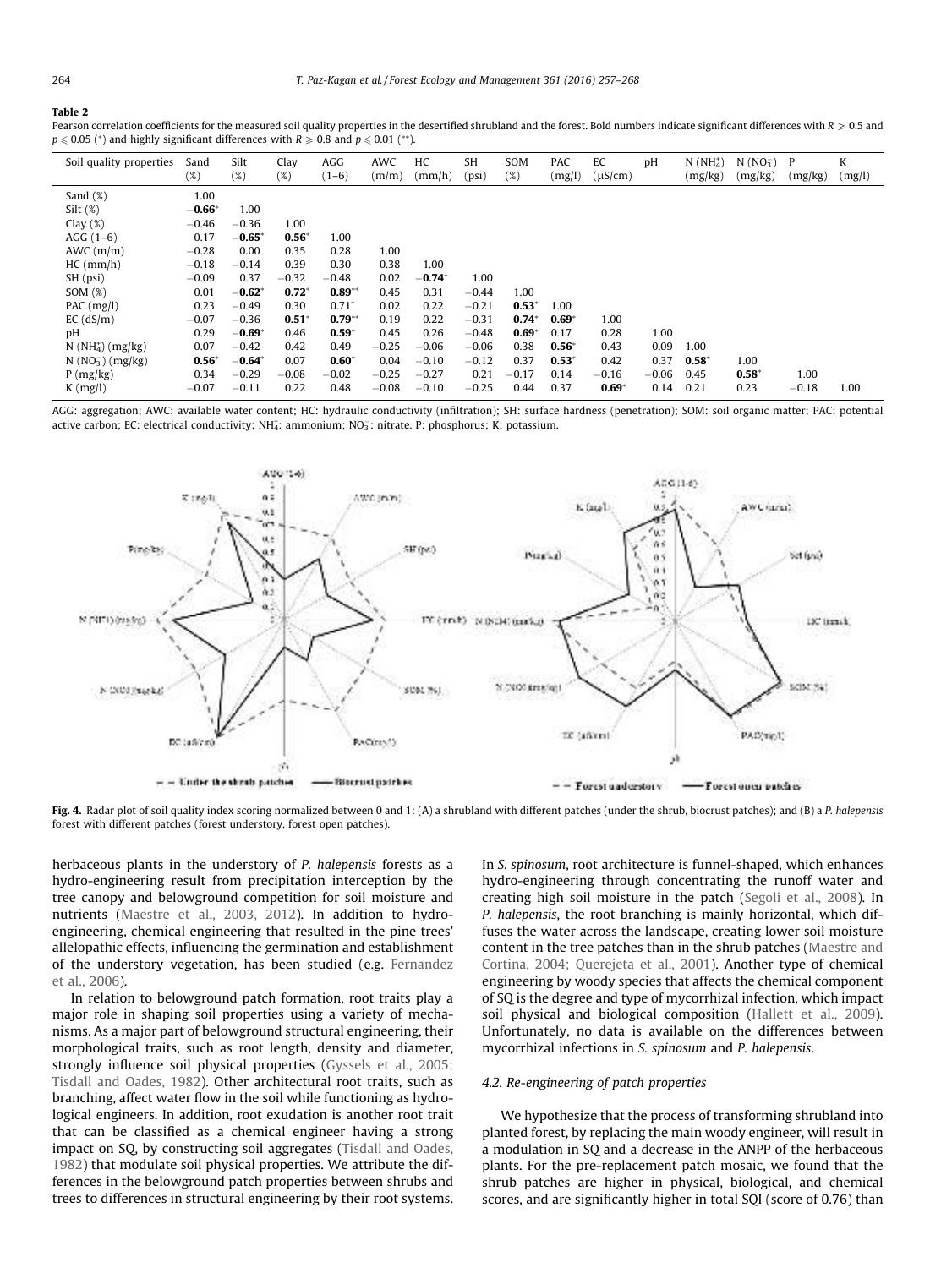#### Table 3

Results of principal component analysis (PCA) of soil properties in the desertified shrubland and the forest. Bold and underlined values indicate the soil properties that were included in the index. Bold values indicate the soil properties that weren't included in the index.

|                                 | Scores on PC<br>1 (46.72%) | Scores on PC<br>2 (24.22%) | Scores on PC<br>3 (14.44%) | Scores on PC<br>4 (9.95%) |
|---------------------------------|----------------------------|----------------------------|----------------------------|---------------------------|
| Eigenvalue                      | 3.74                       | 1.94                       | 1.16                       | 0.79                      |
| Variance                        | 46.72                      | 24.22                      | 14.44                      | 9.95                      |
| Cumulative<br>variance          | 46.72                      | 70.94                      | 85.39                      | 95.34                     |
| Soil quality                    |                            |                            |                            |                           |
| AGG $(1-6)$                     | $-0.88$                    | 5.92                       | 0.01                       | $-2.31$                   |
| RW(m/m)                         | 6.03                       | $-4.49$                    | 3.35                       | 1.15                      |
| SH (psi)                        | $-7.07$                    | $-0.56$                    | $-5.63$                    | $-1.47$                   |
| HC (mm/h)                       | 0.72                       | $-3.42$                    | $-5.84$                    | 1.02                      |
| SOM(%)                          | $-0.49$                    | 7.29                       | 1.01                       | 1.02                      |
| $PAC$ (ml/kg)                   | 0.48                       | 4.69                       | 0.69                       | 3.13                      |
| pH                              | 7.05                       | $-4.39$                    | $-1.34$                    | 3.44                      |
| $EC (\mu S/cm)$                 | 2.83                       | 0.95                       | $-3.43$                    | $-0.54$                   |
| N(NH <sub>4</sub> ) (mg)<br>kg) | $-10.1$                    | $-2.28$                    | 1.47                       | $-2.89$                   |
| $N(NO_3)$ (mg/<br>kg)           | 6.73                       | 1.93                       | 2.44                       | $-1.17$                   |
| Phosphorus<br>(mg/kg)           | $-9.25$                    | $-3.54$                    | 5.06                       | $-5.55$                   |
| Potassium<br>(mg/l)             | 3.96                       | $-2.1$                     | 2.23                       | 3.505                     |

AGG: aggregation; AWC: available water content; SH: surface hardness (penetration); HC: hydraulic conductivity (infiltration); SOM: soil organic matter; PAC: potential active carbon; EC: electrical conductivity; NH<sup>+</sup>; ammonium; NO<sub>3</sub>: nitrate, P: phosphorus; K: potassium.



Fig. 5. Soil quality index (SQI) in the *P. halepensis* forest and shrubland according to the physical, chemical, and biological scoring transformed data.

the open crust patches (score of 0.58). We attribute these results to the shrubs' engineering modes as described in the previous section. The web of engineering that transformed a crusted uniform landscape into a non-uniform two-patch mosaic also affects primary production (Fig. 6). We found significantly higher ANPP of herbaceous plants under the shrubs (133.6 mg/m<sup>2</sup>) than in the biocrust (96.5 mg/m<sup>2</sup>). Mathematical modeling demonstrates that feedbacks between woody vegetation and resource flows cause the formation of a resource-enriched patch with higher vegetation



Fig. 6. The results of the aboveground net primary productivity in the *P. halepensis* forest and shrubland according to the landscape mosaic, average biomass measurements, and standard deviations for the years 2011–2012. Small letters represent significant differences between patches in the different years and between the two systems.

production (Gilad et al., 2004; Rietkerk et al., 2004). We attribute the higher ANPP of the herbaceous plants in the shrub patch to a shrub-soil feedback initiated by the web of structural, chemical and hydrological engineering, terminating in high ANPP (Figs. 5 and 6). We propose that the positive relationships between SQI and ANPP (Fig. 7) also indicate the possibility of belowaboveground feedback relationships, resulting from the cascading effect of shrub canopy and root structural systems, that produce a web of light, chemical and hydrological engineering (Gilad et al., 2004). Therefore, SQI and ANPP trajectories, (Fig. 7), signify the overall ecosystem effects of shrubs as ecosystem engineers. The trajectories, as indicators of the cascading effect of the web of engineering initiated by shrubs, can also indicate a set of ecosystem processes, such as secondary production, decomposition and nutrient cycling, in shrub patches (Li et al., 2008).

The changes in the SQI and ANPP scores and trajectories, in relation to open and under canopy patches, when trees replaced the shrubs, suggest that trees represent a different mode of engineering. We found that the planted forest has higher SQI scores in the open patches than in the understory (scores of 0.67 and 0.62, respectively); however, the difference wasn't significant. In the shrubland, the SQI scores were significantly higher in the shrub patches than in the crusted patches (scores of 0.76 and 0.58, respectively) (Fig. 5). The trees re-engineered the soil properties of the previous two-phase mosaic in two ways: (1) increasing the SQI scores of the open patches; and (2) decreasing the contrast between the SQ of the woody and open patches as our third hypothesis suggested. In relation to the ANPP of herbaceous plants, the trees reversed the performances of the two patch types; higher ANPP scores were found in the open patches than in the tree understory, while in the shrubland, the opposite trend prevailed (Fig. 6). This is in accordance with our hypotheses that the trees re-engineer the soil and modulate the resource-enriched patch formed by the shrub, and decrease the ANPP of the herbaceous plants. However, we did not expect that the trees would reverse the performances of the two patch types (open and under canopy) in terms of ecosystem properties due to re-engineering.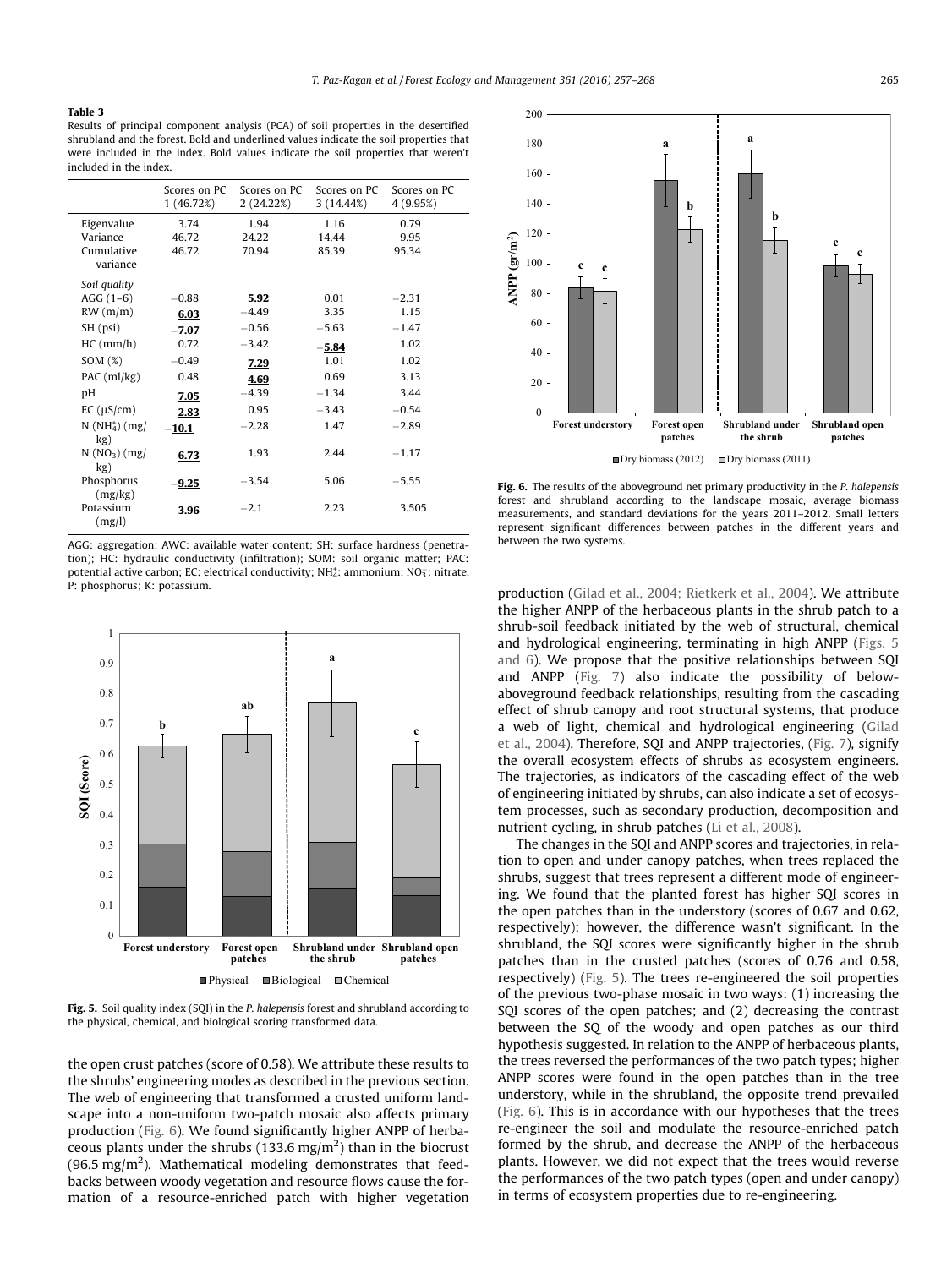

Fig. 7. (A) Scatterplot of soil quality index scoring and aboveground net primary productivity scoring in the shrubland system; (B) scatterplot of soil quality index scoring and aboveground net primary productivity scoring in the forest system; and (C) ecosystem state according to the landscape structure of woody engineers and open patches evaluated by soil quality and aboveground net primary productivity. The arrows point to the direction of change from the open to the woody patches, the length of the arrow indicates the magnitude of change ( $\Delta MG$ ), and slope angle ( $\theta$ ) represents the relative changes in the vegetation and soil states.

#### *4.3. Implications of re-engineering*

We propose that in the human-dominant era (Anthropocene), woody species replacement, along with its consequences for ecosystem and landscape processes, will become a common phenomenon driven by global changes and land transformation. There is already evidence that global changes are causing species reshuffling, including species replacement (e.g. Lenoir et al., 2008; Wookey et al., 2009). Processes of global change may introduce new woody species with new engineering traits into the landscape, which would have consequences for below and aboveground engineering processes related to patch formation and its ecosystem properties, such as SQI and ANPP, and landscape processes, such as source-sink relationships.

Climate and land-use change could impact organisms' engineering traits that regulate patch formation via individual plant responses (plasticity) and community-level responses (species replacement). In turn, these responses via new engineering modes, for example, alternation of SQ, may induce new ecosystem properties in the patch, such as changes in ANPP. Thus, the development of frameworks, based on woody engineer replacement, can improve our understanding of landscape-level responses, in terms of patch formation, to global changes. The reorganization of engineering traits by species replacement, resulting from global changes, may induce shifts in patch-mosaic ecosystem properties, which affect both individual patch function and landscape properties as demonstrated in our study. We also propose that global change phenomena can substantially impact a suite of engineering traits due to the replacement of woody species with cascading effects on patch-based ecosystem processes. Therefore, ecosystem-engineering-based approaches offer a potential framework for elucidating the complexity of ecological responses to global changes and their consequences for regulating landscape and ecosystem processes.

In addition to contributing to the understanding of global changes and their effects on landscape and ecosystem processes, the EE framework is an important tool with which to cope with land transformation's ecological consequences, in general, and those of landscape restoration, in particular. Land transformation, by definition, implies species replacements that, in many cases, include engineering species. We believe that, in essence, the methodology used in this paper is applicable for studying land transformations that involve EE substitution. An engineering framework is also relevant for ecological restoration projects. Consideration of the engineering effect of planted woody vegetation in restoration could assist in predicting the end results of the restoration effort.

# 5. Conclusions

Our specific conclusions are as follows: (1) the transformation of shrublands to forests, driven by the replacement of the principal EEs (shrubs with trees), results in a new patch mosaic with a new set of ecosystem properties indicated by the SQI and the herbaceous plant ANPP scores; (2) the SQI and the herbaceous plant ANPP scores are emergent ecosystem properties resulting from a web of engineering mechanisms that induce a chain of ecological processes initiated by trees as a landscape modulator by patch formation and terminated by SQI and ANPP as ecosystem properties; (3) the trajectories of the SQI and ANPP scores indicate the magnitude and the direction of changes in the patch state in a transformed landscape; and (4) changes in the SQI and ANPP scores and their trajectories during landscape transition are a result of different ecosystem engineering mechanisms of patch formation. In general, we conclude that a conceptual framework based on woody engineer replacement can improve our understanding of ecosystem level responses to land transformation driven by restoration efforts.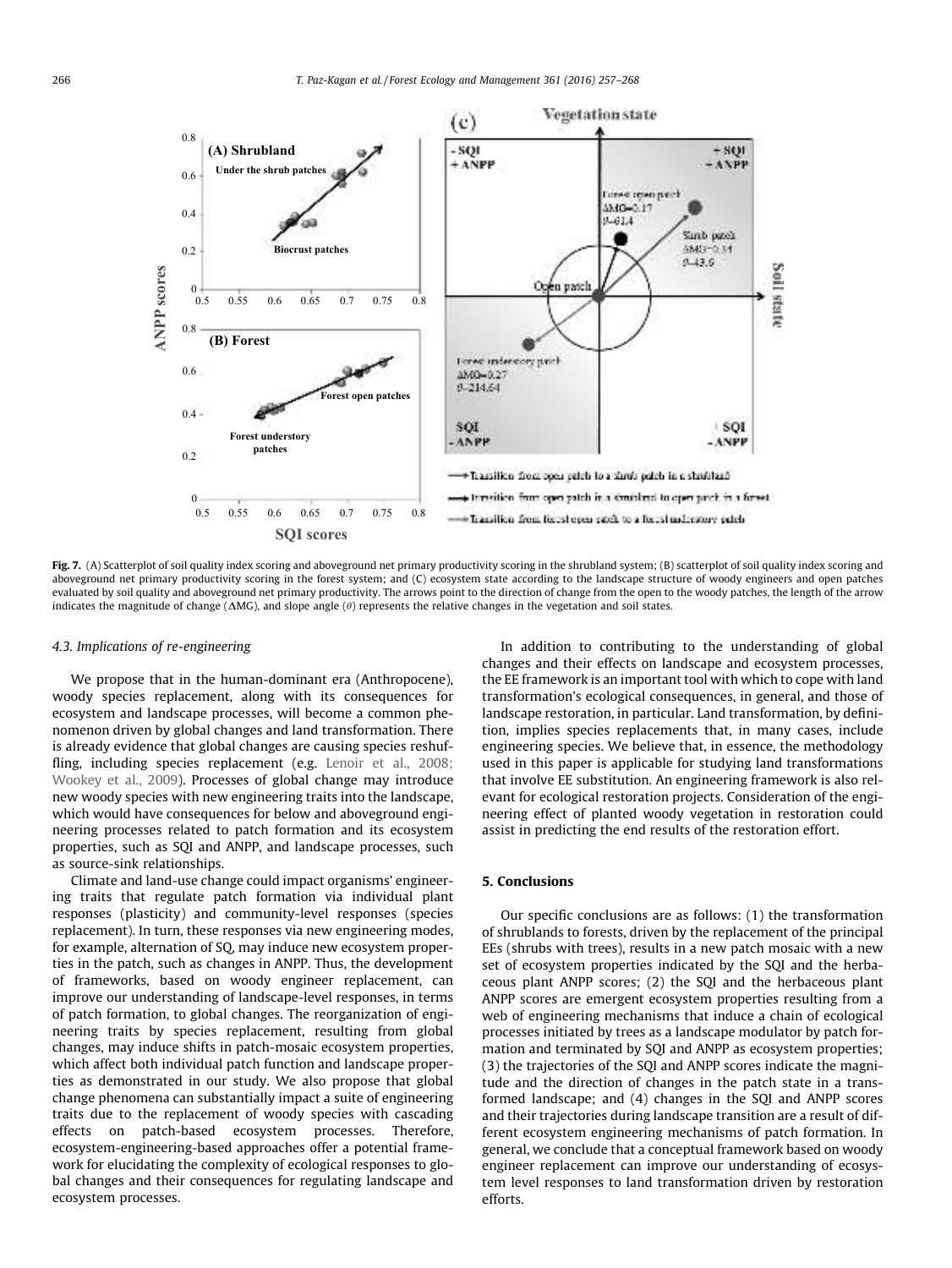# Acknowledgements

The research leading to these results has received funding from the ExpeER Programme of the European Union's Seventh Framework Program (FP7/2007-2013) under REA grant agreement no. 262060. It was also supported by the Chief Scientist of the Israeli Ministry of Agriculture (contract no. 857-0637-10) and the Jewish National Fund (contract no. 90-2-015-11).

# References

- Amir, S., Rechtman, O., 2006. The development of forest policy in Israel in the 20th century: implications for the future. Forest Policy Econ. 8, 35–51.
- Andrews, S.S., Karlen, D.L., Cambardella, C.A., 2004. The soil management assessment framework. Soil Sci. Soc. Am. J. 68, 1945–1962.
- Andrews, S.S., Karlen, D.L., Mitchell, J.P., 2002. A comparison of soil quality indexing methods for vegetable production systems in Northern California. Agric. Ecosyst. Environ. 90, 25–45.
- Ankeny, M.D., Ahmed, M., Kaspar, T.C., Horton, R., 1991. Simple field method for determining unsaturated hydraulic conductivity. Soil Sci. Soc. Am. J. 55, 467– 470.
- Barker, G., Odling-Smee, J., 2014. Integrating ecology and evolution: niche construction and ecological engineering. In: Barker, G., Desjardins, E., Pearce, T. (Eds.), Entangled Life. Springer, Netherlands, pp. 187–211.
- Bellot, J., Maestre, F.T., Chirino, E., Hernández, N., de Urbina, J.O., 2004. Afforestation with *Pinus halepensis* reduces native shrub performance in a Mediterranean semiarid area. Acta Oecol. 25, 7–15.
- Berke, S.K., 2010. Functional groups of ecosystem engineers: a proposed classification with comments on current issues. Integr. Comp. Biol. 50, 147–157.
- Black, C.A., 1965. Methods of Soil Analysis: Part I Physical and Mineralogical Properties. American Society of Agronomy, Madison, Wisconsin, USA.
- Byers, J.E., Cuddington, K., Jones, C.G., Talley, T.S., Hastings, A., Lambrinos, J.G., Crooks, J.A., Wilson, W.G., 2006. Using ecosystem engineers to restore ecological systems. Trends Ecol. Evol. 21, 493–500.
- Castillo, V.M., Martinez-Mena, M., Albaladejo, J., 1997. Runoff and soil loss response to vegetation removal in a semiarid environment. Soil Sci. Soc. Am. J. 61, 1116– 1121.
- Eldridge, D., Greene, R., 1994. Microbiotic soil crusts a review of their roles in soil and ecological processes in the rangelands of Australia. Soil Res. 32, 389–415.
- Eldridge, D., Zaady, E., Shachak, M., 2002. Microphytic crusts, shrub patches and water harvesting in the Negev Desert: the Shikim system. Landscape Ecol. 17, 587–597.
- Evenari, M., Schulze, E.D., Lange, O.L., Kappen, L., Buschbom, U., 1976. Plant production in arid and semi-arid areas. In: Lange, O.L., Kappen, L., Schulze, E.D. (Eds.), Water and Plant Life. Springer, Berlin Heidelberg, pp. 439–451.
- Fernandez, C., Lelong, B., Vila, B., Mévy, J.-P., Robles, C., Greff, S., Dupouyet, S., Bousquet-Mélou, A., 2006. Potential allelopathic effect of *Pinus halepensis* in the secondary succession: an experimental approach. Chemoecology 16, 97–105.
- Gelfand, I., Feig, G., Meixner, F.X., Yakir, D., 2009. Afforestation of semi-arid shrubland reduces biogenic NO emission from soil. Soil Biol. Biochem. 41, 1561–1570.
- Gelfand, I., Grünzweig, J.M., Yakir, D., 2012. Slowing of nitrogen cycling and increasing nitrogen use efficiency following afforestation of semi-arid shrubland. Oecologia 168, 563–575.
- Gilad, E., von Hardenberg, J., Provenzale, A., Shachak, M., Meron, E., 2004. Ecosystem engineers: from pattern formation to habitat creation. Phys. Rev. Lett. 93, 098105.
- Grunzweig, J.M., Lin, T., Rotenberg, E., Schwartz, A., Yakir, D., 2003. Carbon sequestration in arid-land forest. Glob. Change Biol. 9, 791–799.
- Guevarat, J.C., Silva Colomer, J.H., Estevez, O.R., Paez, J.A., 2003. Simulation of the economic feasibility of fodder shrub plantations as a supplement for goat production in the north-eastern plain of Mendoza, Argentina. J. Arid Environ. 53, 85–98.
- Gugino, B.K., Abawi, G.S., Idowe, O.J., Schindelbeck, R.R., Smith, L.L., Thies, J.E., Wolfe, D.W., Van Es, H.M., 2009. Cornell Soil Health Assessment Training Manual. New York State Agricultural Experiment Station Cornell University, New York, US.
- Gyssels, G., Poesen, J., Bochet, E., Li, Y., 2005. Impact of plant roots on the resistance of soils to erosion by water: a review. Prog. Phys. Geogr. 29, 189–217.
- Hallett, P., Feeney, D., Bengough, A.G., Rillig, M., Scrimgeour, C., Young, I., 2009. Disentangling the impact of AM fungi versus roots on soil structure and water transport. Plant Soil 314, 183–196.
- Hernandez, R.R., Debenport, S.J., Leewis, M.-C.C.E., Ndoye, F., Nkenmogne, K.I.E., Soumare, A., Thuita, M., Gueye, M., Miambi, E., Chapuis-Lardy, L., Diedhiou, I., Dick, R.P., 2015. The native shrub, Piliostigma reticulatum, as an ecological ''resource island" for mango trees in the Sahel. Agric. Ecosyst. Environ. 204, 51– 61.
- Herrick, J.E., 2000. Soil quality: an indicator of sustainable land management? Appl. Soil Ecol. 15, 75–83.
- Idowu, O.J., Van Es, H.M., Abawi, G.S., Wolfe, D.W., Ball, J.I., Gugino, B.K., Moebius, B. N., Schindelbeck, R.V., Bilgili, R.A., 2008. Farmer-oriented assessment of soil quality using field, laboratory, and VNIR spectroscopy methods. Plant Soil 307, 243–253.
- Idowu, O.J., van Es, H.M., Abawi, G.S., Wolfe, D.W., Schindelbeck, R.R., Moebius-Clune, B.N., Gugino, B.K., 2009. Use of an integrative soil health test for evaluation of soil management impacts. Renewable Agric. Food Syst. 24, 214– 224.
- James, J.J., Sheley, R.L., Erickson, T., Rollins, K.S., Taylor, M.H., Dixon, K.W., 2013. A systems approach to restoring degraded drylands. J. Appl. Ecol. 50, 730–739.
- Jones, C.G., Gutiérrez, J.L., Groffman, P.M., Shachak, M., 2006. Linking ecosystem engineers to soil processes: a framework using the Jenny State Factor Equation. Eur. J. Soil Biol. 42 (Supplement 1), S39–S53.
- Jones, C.G., Lawton, J.H., Shachak, M., 1997. Positive and negative effects of orfanisms as physical ecosystem engineers. Ecology 78, 1946–1957.
- Karlen, D.L., Mausbach, M.J., Doran, J.W., Cline, R.G., Harris, R.F., Schuman, G.E., 1997. Soil quality: a concept, definition, and framework for evaluation. Soil Sci. 61, 4–10.
- Kinoshita, R., Moebius-Clune, B.N., van Es, H.M., Hively, W.D., Bilgilis, A.V., 2012. Strategies for soil quality assessment using visible and near-infrared reflectance spectroscopy in a Western Kenya Chronosequence. Soil Sci. Soc. Am. J. 76, 1779– 1788.
- Krausmann, F., Erb, K.-H., Gingrich, S., Haberl, H., Bondeau, A., Gaube, V., Lauk, C., Plutzar, C., Searchinger, T.D., 2013. Global human appropriation of net primary production doubled in the 20th century. Proc. Natl. Acad. Sci. 110, 10324– 10329.
- Lawton, J., Jones, C., 1995. Linking species and ecosystems: organisms as ecosystem engineers. In: Jones, C., Lawton, J. (Eds.), Linking Species & Ecosystems. Springer, US, pp. 141–150.
- Lenoir, J., Gégout, J.C., Marquet, P.A., de Ruffray, P., Brisse, H., 2008. A significant upward shift in plant species optimum elevation during the 20th century. Science 320, 1768–1771.
- Li, X.J., Li, X.R., Song, W.M., Gao, Y.P., Zheng, J.G., Jia, R.L., 2008. Effects of crust and shrub patches on runoff, sedimentation, and related nutrient (C, N) redistribution in the desertified steppe zone of the Tengger Desert, Northern China. Geomorphology 96, 221–232.
- Maestre, F.T., Cortina, J., 2004. Are *Pinus halepensis* plantations useful as a restoration tool in semiarid Mediterranean areas? For. Ecol. Manage. 198, 303–317.
- Maestre, F.T., Cortina, J., Bautista, S., 2004. Mechanisms underlying the interaction between *Pinus halepensis* and the native late-successional shrub Pistacia lentiscus in a semi-arid plantation. Ecography 27, 776–786.
- Maestre, F.T., Cortina, J., Bautista, S., Bellot, J., 2003. Does *Pinus halepensis* facilitate the establishment of shrubs in Mediterranean semi-arid afforestations? For. Ecol. Manage. 176, 147–160.
- Maestre, F.T., Quero, J.L., Gotelli, N.J., Escudero, A., Ochoa, V., Delgado-Baquerizo, M., García-Gómez, M., Bowker, M.A., Soliveres, S., Escolar, C., García-Palacios, P., Berdugo, M., Valencia, E., Gozalo, B., Gallardo, A., Aguilera, L., Arredondo, T., Blones, J., Boeken, B., Bran, D., Conceição, A.A., Cabrera, O., Chaieb, M., Derak, M., Eldridge, D.J., Espinosa, C.I., Florentino, A., Gaitán, J., Gatica, M.G., Ghiloufi, W., Gómez-González, S., Gutiérrez, J.R., Hernández, R.M., Huang, X., Huber-Sannwald, E., Jankju, M., Miriti, M., Monerris, J., Mau, R.L., Morici, E., Naseri, K., Ospina, A., Polo, V., Prina, A., Pucheta, E., Ramírez-Collantes, D.A., Romão, R., Tighe, M., Torres-Díaz, C., Val, J., Veiga, J.P., Wang, D., Zaady, E., 2012. Plant species richness and ecosystem multifunctionality in global drylands. Science 335, 214–218.
- Martínez-García, R., Calabrese, J.M., Hernández-García, E., López, C., 2013. Vegetation pattern formation in semiarid systems without facilitative mechanisms. Geophys. Res. Lett. 40, 6143–6147.
- Masto, R.E., Chhonkar, P.K., Purakayastha, T.J., Patra, A.K., Singh, D., 2008. Soil quality indices for evaluation of long-term land use and soil management practices in semi-arid sub-tropical India. Land Degrad. Dev. 19, 516–529.
- Masto, R.E., Chhonkar, P.K., Singh, D., Patra, A.K., 2007. Soil quality response to longterm nutrient and crop management on a semi-arid Inceptisol. Agric. Ecosyst. Environ. 118, 130–142.
- Noy-Meir, I., 1980. Structure and function of desert ecosystems. Isr. J. Bot. 28, 1–19.
- Paz-Kagan, T., Shachak, M., Zaady, E., Karnieli, A., 2014. Evaluation of ecosystem responses to land-use change using soil quality and primary productivity in a semi-arid area, Israel (submitted). Agric. Ecosyst. Environ. 193, 9–24.
- Pearce, T., 2011. Ecosystem engineering, experiment, and evolution. Biol. Philos. 26, 793–812.
- Querejeta, J.I., Roldán, A., Albaladejo, J., Castillo, V.c., 2001. Soil water availability improved by site preparation in a *Pinus halepensis* afforestation under semiarid climate. For. Ecol. Manage. 149, 115–128.
- Raz-Yaseef, N., Yakir, D., Rotenberg, E., Schiller, G., Cohen, S., 2009. Ecohydrology of a semi-arid forest: partitioning among water balance components. Ecohydrology 3, 143–154.
- Rietkerk, M., Dekker, S.C., de Ruiter, P.C., van de Koppel, J., 2004. Self-organized patchiness and catastrophic shifts in ecosystems. Science 305, 1926–1929.
- Romero, G.Q., Gonçalves-Souza, T., Vieira, C., Koricheva, J., 2014. Ecosystem engineering effects on species diversity across ecosystems: a meta-analysis. Biol. Rev., n/a–n/a
- Rotenberg, R., Yakir, D., 2010. Contribution of semi-arid forests to the climate system. Science 327, 451–454.
- Ruiz-Navarro, A., Barberá, G.G., Navarro-Cano, J.A., Albaladejo, J., Castillo, V.M., 2009. Soil dynamics in *Pinus halepensis* reforestation: effect of microenvironments and previous land use. Geoderma 153, 353–361.
- Running, S.W., Coughl, J.C., 1988. A general model of forest ecosystem processes for regional applications I. Hydrological balance, canopy gas exchange and primary production processes. Ecol. Model. 42, 125–154.